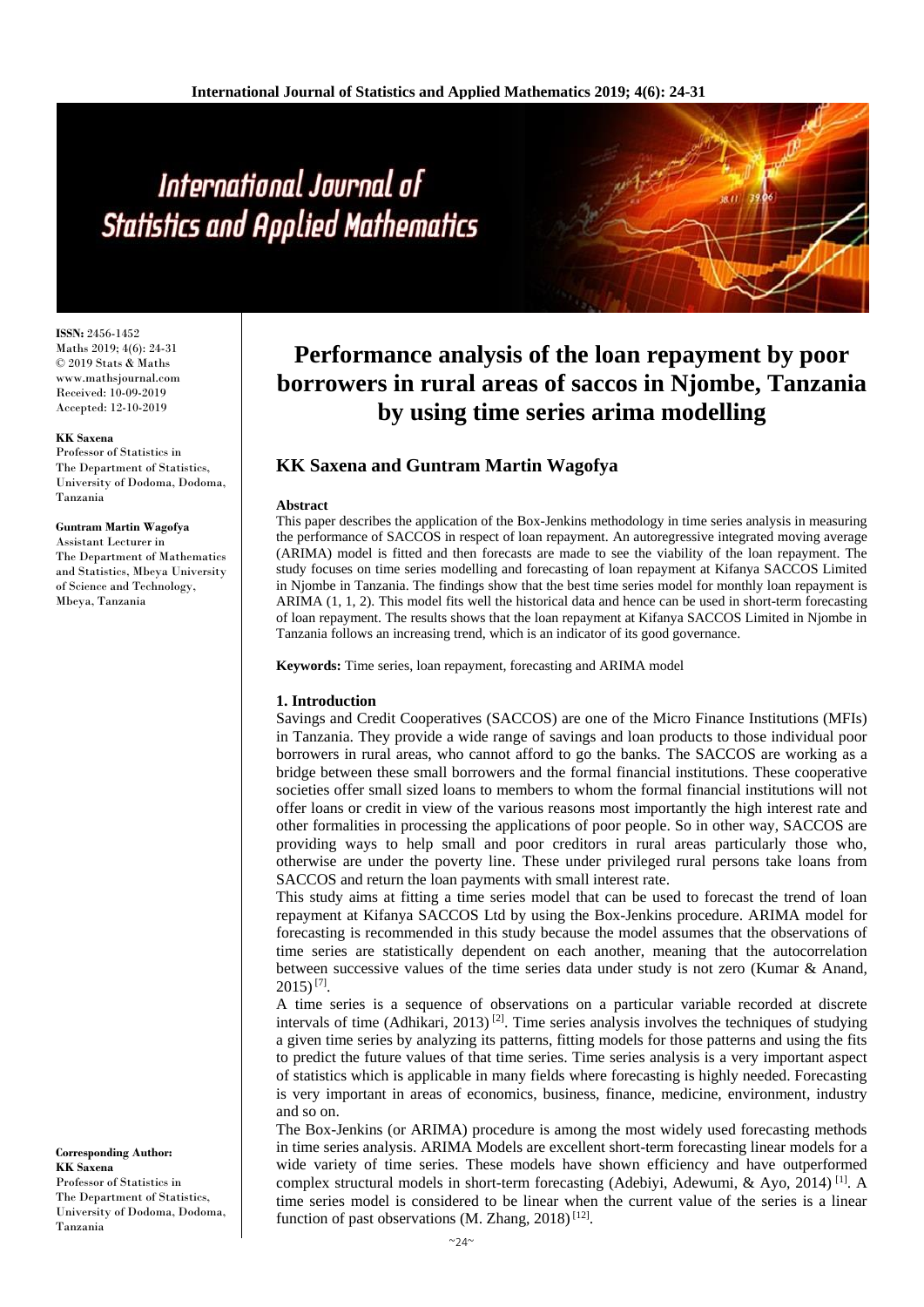International Journal of Statistics and Applied Mathematics [http://www.mathsjournal.com](http://www.mathsjournal.com/)

In time series analysis the interest is to obtain a suitable time series model that can be used to predict the future values of the series. The fitted model becomes useful when it is physically meaningful and observes the principle of parsimony. The principle of parsimony recommends that when we have more than one model the one with fewer parameters is preferred to the one with more parameters.

#### **2. Literature Review**

Time series modelling is very important in economic forecasting which plays a very crucial role in decision making process in both public and private sector. These sectors base many of their decisions on future expected economic conditions or on the predictions of specific indicators of interest such as income growth, exchange rates, inflation, interest rates, unemployment and many others. But the realization of economic outcomes is a vast, dynamic and stochastic process which makes forecasting very difficult and forecast errors unavoidable. However, forecast accuracy and reliability can be improved by using appropriate models and methods such as ARIMA and VAR models (Ghysel & Marcellino, 2018) [5]. Otooet *et al*. (2015) analyzed loan default at Minescho Cooperative Credit Union in Ghana by using Regression and ARIMA models. The fitted ARIMA (3,2,2) model indicated an increasing trend on the amount of loan default. Iwueze *et al*. (2013) [6] fitted a time Series model and showed that ARIMA (2,1,0) was the appropriate model to describe the pattern of the financial series. Ayo (2014) <sup>[1]</sup> applied ARIMA model in forecasting stock price and showed that ARIMA model is strong in short-term forecasting. Zhang (2013) [11] applied Autoregressive Integrated Moving Average (ARIMA) model, the Vector Autoregressive (VAR) model and the First-order Autoregressive (AR(1)) model in modelling and forecasting the regional GDP. The findings showed that all the three models were valid in generating short-term forecasts. Nochai & Nochai (2006) applied ARIMA Model in forecasting three types of oil palm price; farm price, wholesale price and pure oil price and showed that the proper ARIMA Models for forecasting farm price, wholesale price and pure oil price of oil palm were ARIMA (2,1,0), ARIMA (1,0,1) and ARIMA (3,0,0) respectively.

In general, there is no sufficient literature on ARIMA modelling and forecasting of loan repayment particularly in savings and credit cooperative societies or credit unions. Therefore, this study adds literature on time series modelling and forecasting in the context of financial data.

#### **3. Materials and Methodology**

#### **3.1 ARIMA Processes and their models**

The ARIMA procedure developed by Box and Jenkins for modelling time series data is applicable when the modelling is done on a stationary time series. This procedure involves the following models.

**Autoregressive model:** In autoregressive model, the forecast of a given variable is a linear combination of past values of that variable. An autoregressive model of order  $p$  which is denoted by  $AR(p)$  is written as

$$
Y_t = \phi_1 Y_{t-1} + \phi_2 Y_{t-2} + \dots + \phi_p Y_{t-p} + \varepsilon_t
$$
\n(3.1)

Where  $Y_t$  is a time series and  $\mathcal{E}_t$  is white noise.

**Moving average model:** In moving average model, the forecast of a given variable is a weighted average of past forecast errors. A moving average model of order p which is denoted by  $MA(q)$  is written as

$$
Y_t = \varepsilon_t - \theta_1 \varepsilon_{t-1} - \theta_2 \varepsilon_{t-2} - \dots - \theta_q \varepsilon_{t-q}
$$
\n(3.2)

Where  $\mathcal{E}_t$  is white noise.

 **Autoregressive moving average model**: This model is a combination of an autoregressive model and a moving average model. The model is denoted by ARMA (p,q) where p and q are the orders of autoregressive component and moving average component respectively and it is written as

$$
Y_{t} = \phi_{1} Y_{t-1} + \phi_{2} Y_{t-2} + \dots + \phi_{p} Y_{t-p} + \varepsilon_{t} - \theta_{1} \varepsilon_{t-1} - \theta_{2} \varepsilon_{t-2} - \dots - \theta_{q} \varepsilon_{t-q}
$$
\n(3.3)

Where  $\mathcal{E}_t$  is white noise.

 **Autoregressive integrated moving average (ARIMA) model:** An autoregressive integrated moving average (ARIMA) model is an ARMA model which is obtained when a time series is made stationary by differencing it say d times. This model is denoted by  $ARIMA(p,d,q)$  and is written as

$$
\phi_p(B)(1-B)^d X_t = \theta_q(B)\varepsilon_t
$$
\n(3.4)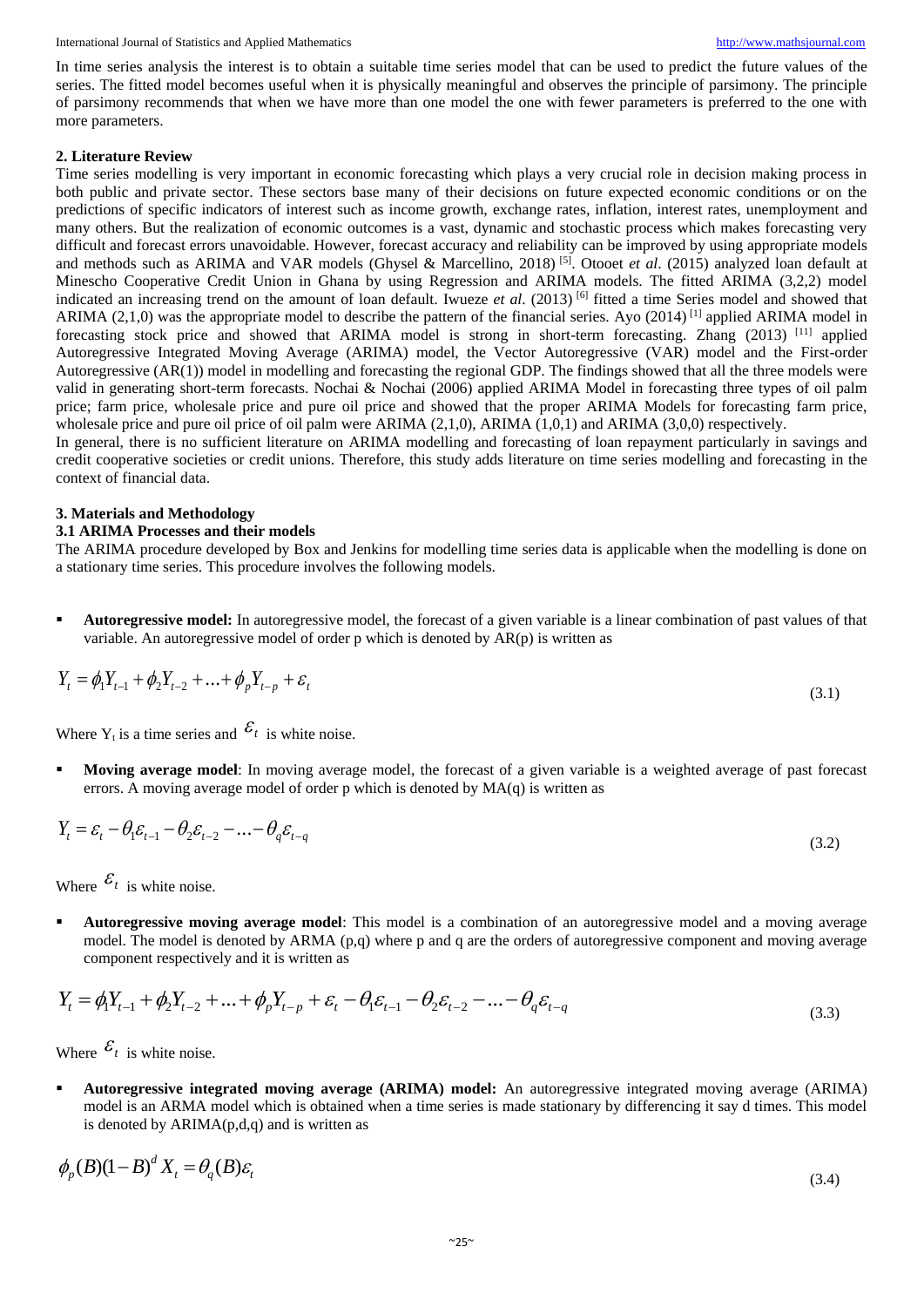International Journal of Statistics and Applied Mathematics [http://www.mathsjournal.com](http://www.mathsjournal.com/)

Where,

*d*, is the number of differences needed to obtain a stationary ARMA(*p, q*) process

*q*, is the order of the moving average component

*εt*, is white noise

 **Seasonal Autoregressive integrated moving average (SARIMA) model:** The model is developed by including seasonal parameters in non-seasonal ARIMA models. A seasonal ARIMA model with seasonal period *s* is written as

$$
\phi(B)\Phi_p(B^s)(1-B)^d(1-B^s)^D Y_t = \theta(B)\Theta_Q(B^s)\varepsilon_t
$$

Where,

 $\phi(B) = (1 - \phi_1 B - \dots - \phi_p B^p)$  and  $\theta(B) = (1 - \theta_1 B - \dots - \theta_q B^q)$  are the non-seasonal AR and MA characteristic operators respectively.

 $(B<sup>s</sup>) = (1 - \Phi<sub>1</sub>B<sup>s</sup> - ... - \Phi<sub>p</sub>B<sup>p<sub>s</sub></sup>)$  $\Phi_p(B^s) = (1 - \Phi_1 B^s - ... - \Phi_p B^{ps})$  and  $\Theta_Q(B^s) = (1 - \Theta_1 B^s - ... - \Theta_Q B^{sQ})$  are the seasonal AR and MA characteristic operators respectively.

*D* is the number of seasonal differences

*P* is the order of the seasonal autoregressive process *Q* is the order of seasonal moving average process

p, d, q and  $\mathcal{E}_t$  have already been defined in (3.4)

# **3.2 The Box - Jenkins Methodology**

The Box-Jenkins methodology is an iterative procedure used to build an ARIMA model in three steps. The three steps involved in this procedure are;

# **Model identification**

In this step a tentative model is suggested after studying the autocorrelation function (ACF) and the partial autocorrelation function (PACF) of a stationary time series. Usually, the analysis starts with preliminary assessment for stationarity of the time series by plotting the data. This graph is helpful in identifying important features such as trend, seasonality and cyclic fluctuations in a given time series. Time plots are helpful in deciding whether the given time series needs to be transformed before doing any further analysis or not.

# **Parameter estimation**

In this step methods such as the method of moments, method of maximum likelihood and the method of least squares are applied to estimate the parameters of the suggested model. Usually, this is achieved by using statistical software packages such as SPSS, STATA, Minitab, SAS and R.

# **Diagnosis of the model**

To be useful, the tentatively identified model is examined for its adequacy. This is done by analyzing the residuals. If the fitted model is adequate then the residuals should behave like white noise and the fit can be used to generate forecasts. When the fit is not adequate, we have to go to step one where another model has to be considered.

# **3.3 Summary of the Box-Jenkins Methodology**

The three steps involved in the Box – Jenkins procedure are summarized in the following diagram.



# **Fig 1:** Outline of the Box-Jenkins Procedure

(3.5)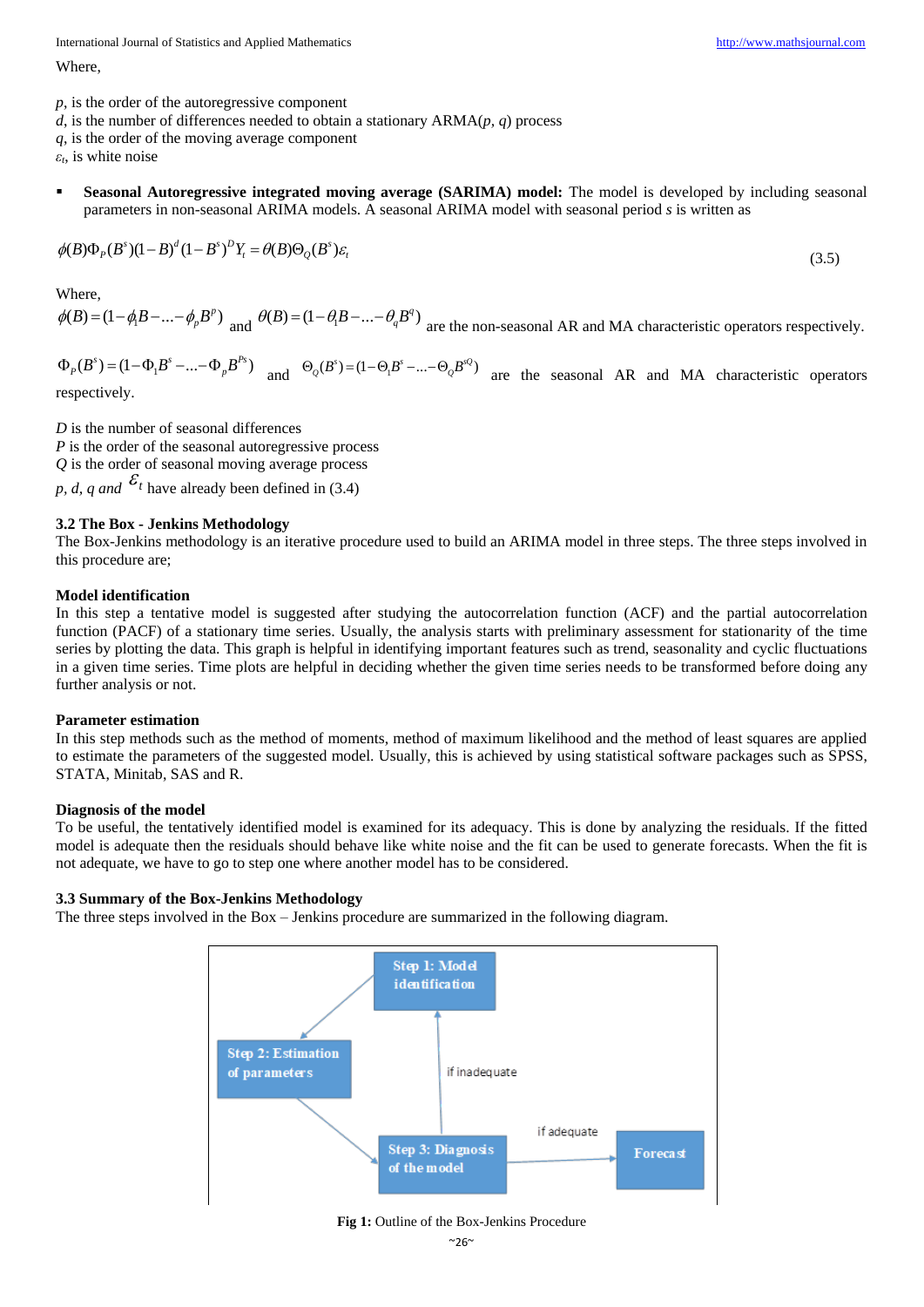# **4. Data Analysis and Discussion of Results**

# **Step 1: Model identification**

Before getting a tentative model, the loan repayment data are plotted as shown in the time plot displayed in figure 2. In addition, seasonal decomposition has been done to analyze the components of this series, and the results are displayed in figure 3. From these figures it is clear that the loan repayment time series is not stationary in mean as well as in variance. For that reason, the series has to be transformed.



**Fig 2:** Time series plot for the monthly loan repayment data



**Fig 3:** Components of the monthly loan repayment time series

The first transformation is conducted to stabilize the changing variance of the series. This was done by applying natural logarithms to the loan repayment data, and the transformed series is displayed in figure 4. Now the transformed series appears to have stable variance. Let us denote this time series with stable variance as *Xt*.



**Fig 4:** Time Series Plot of the log transformed loan repayment data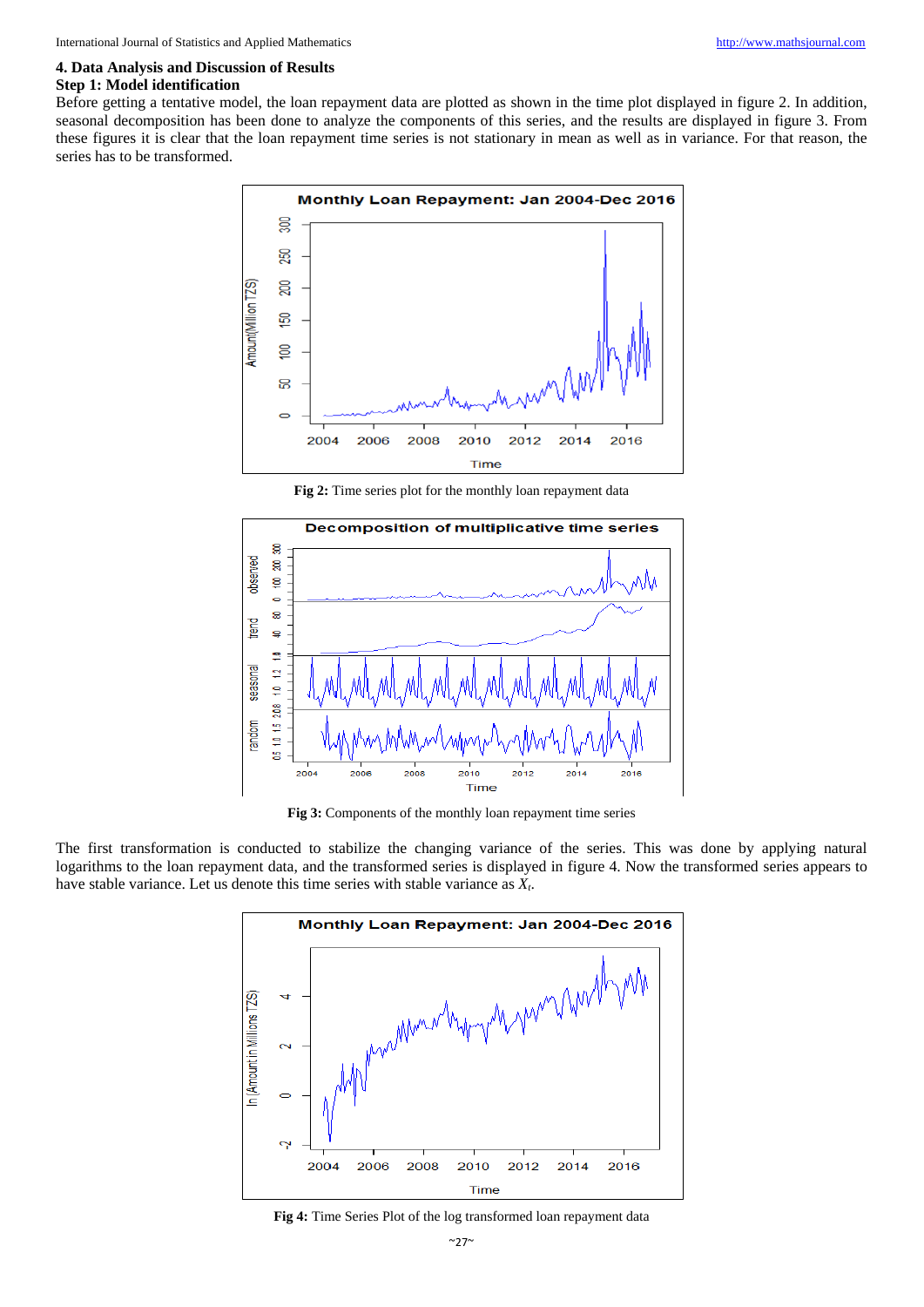#### International Journal of Statistics and Applied Mathematics [http://www.mathsjournal.com](http://www.mathsjournal.com/)

The second transformation is conducted to remove the trend of the series. The trend is removed by differencing the series and the differenced series  $W_t$ , is displayed in figure 5. By visual inspection, this series appears to be stationary but its stationarity is confirmed by conducting a formal test usually a unit root test. The unit root test that was employed here is the Augmented Dickey-Fuller (ADF) test.



**Fig 5:** Time Series Plot of the first difference of the log transformed data

#### **Unit Root Test for Stationarity of the Time Series**

**Augmented Dickey-Fuller (ADF) Test:** In this test the hypothesis is;

H0: The time series is non-stationary or there is unit root.

 $H_1$ : The series is stationary or there is no unit root.

The STATA output gives the results as shown in table 1 below.

**Table 1:** Augmented Dickey-Fuller test for the loan repayment time series

| רד ר                               |  |
|------------------------------------|--|
| 7.809<br>Z(t)<br>$-2.887$<br>3.494 |  |

MacKinnon approximate p-value for  $Z(t) = 0.0000$ 

The ADF test statistic is -7.809 for lag order 5 and a p-value of less than 0.0001 is recorded indicating that the series  $W_t$  is stationary.

From the stationary time series on loan repayment, the ACF and PACF plots were obtained. These plots are displayed in figure 6 and they indicate that there is one significant spike at lag 1 in the ACF indicating that MA (1) might be the non-seasonal component. The PACF plot shows two significant spikes suggesting that AR(1) and AR(2) are likely to be the non-seasonal components. Therefore, the ARIMA model for this time series is likely to contain both AR and MA processes.



Fig 6: The ACF and PACF Plots for the transformed data

The ACF and PACF plots of the stationary series suggested the following models;

- 1. ARIMA (2, 1, 0)
- 2. ARIMA (1, 1, 2)
- 3. ARIMA (1, 1, 0)
- 4. ARIMA (0, 1, 1)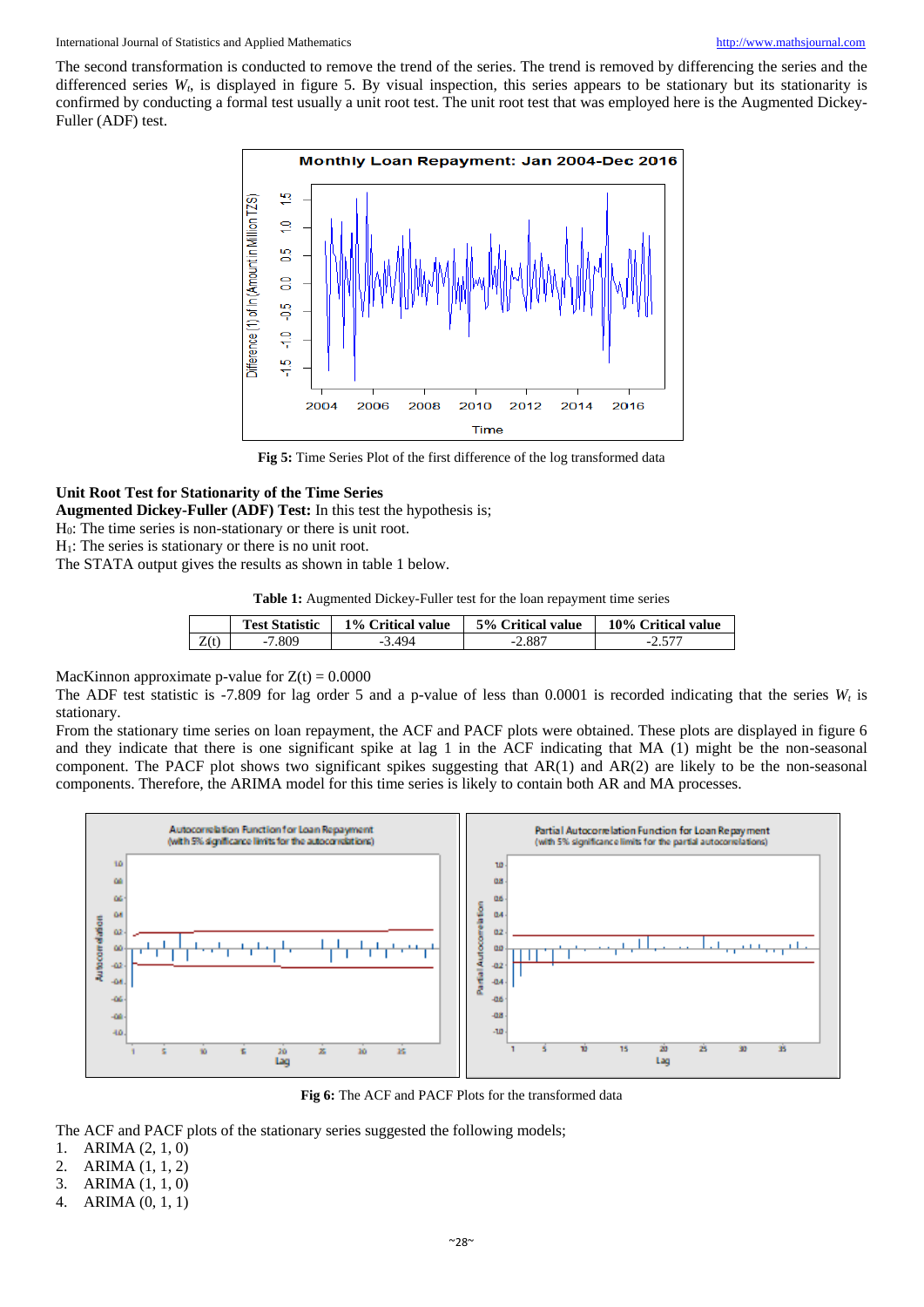#### **Step 2: Model Estimation**

From suggested models parameter estimates were obtained by using Minitab. The best ARIMA model was selected on the basis of the following measures.

| Model               | <b>R-squared</b> | <b>RMSE</b> | <b>MAPE</b> | <b>MAE</b> | <b>Normalized BIC</b> | AIC    |
|---------------------|------------------|-------------|-------------|------------|-----------------------|--------|
| ARIMA (2, 1, 0)     | .646             | 20.776      | 40.131      | 11.448     | 6.133                 | 208.43 |
| <b>ARIMA</b> (1, 1) | .678             | 19.864      | 38.652      | 10.999     | 6.075                 | 200.83 |
| ARIMA $(1, 1, 0)$   | 0.534            | 23.758      | 44.62       | 12.81      | 6.368                 | 222.45 |
| ARIMA $(0, 1, 1)$   | .655             | 20.436      | 38.305      | 11.079     | 6.067                 | 203.36 |

**Table 2:** Some statistics for the suggested loan repayment ARIMA models

In selecting the best model from the list of suggested models, we consider the values of AIC and BIC. From table 2, AIC suggests that the best model is ARIMA  $(1, 1, 2)$  whilst BIC suggests the model ARIMA  $(0,1,1)$ . The use of AIC as a selection criteria for the best model is recommended here because it agrees with the smallest value of RMSE which shows that there is minimum variation with the model suggested by AIC. Therefore, the best fit for the monthly loan repayment time series is the ARIMA (1,1,2). The parameters of the fitted ARIMA (1, 1, 2) were estimated in Minitab, and they appear to be significant as shown in table 3.

| Final Estimates of Parameters<br>Type Coef SE Coef T<br>$\mathbb{P}$<br>$1 -0.8822 0.0523 -16.88 0.000$<br>AR<br>MA 1 -0.3291 0.0714 -4.61 0.000<br>MA 2 0.6430 0.0543 11.85 0.000<br>Differencing: 1 regular difference<br>Number of observations: Original series 156, after differencing 155<br>$Residuals:$ $SS = 31.2178$ (backforecasts excluded)<br>$MS = 0.2054$ DF = 152<br>Modified Box-Pierce (Ljung-Box) Chi-Square statistic<br>12 24 36 48<br>Laq<br>Chi-Square 5.5 13.8 22.6 40.2<br>9<br>21 33 45<br>DF |  |  |  |  |  |  |  |  |  |  |
|-------------------------------------------------------------------------------------------------------------------------------------------------------------------------------------------------------------------------------------------------------------------------------------------------------------------------------------------------------------------------------------------------------------------------------------------------------------------------------------------------------------------------|--|--|--|--|--|--|--|--|--|--|
|                                                                                                                                                                                                                                                                                                                                                                                                                                                                                                                         |  |  |  |  |  |  |  |  |  |  |
|                                                                                                                                                                                                                                                                                                                                                                                                                                                                                                                         |  |  |  |  |  |  |  |  |  |  |
|                                                                                                                                                                                                                                                                                                                                                                                                                                                                                                                         |  |  |  |  |  |  |  |  |  |  |
|                                                                                                                                                                                                                                                                                                                                                                                                                                                                                                                         |  |  |  |  |  |  |  |  |  |  |
|                                                                                                                                                                                                                                                                                                                                                                                                                                                                                                                         |  |  |  |  |  |  |  |  |  |  |
|                                                                                                                                                                                                                                                                                                                                                                                                                                                                                                                         |  |  |  |  |  |  |  |  |  |  |
|                                                                                                                                                                                                                                                                                                                                                                                                                                                                                                                         |  |  |  |  |  |  |  |  |  |  |
|                                                                                                                                                                                                                                                                                                                                                                                                                                                                                                                         |  |  |  |  |  |  |  |  |  |  |
|                                                                                                                                                                                                                                                                                                                                                                                                                                                                                                                         |  |  |  |  |  |  |  |  |  |  |
|                                                                                                                                                                                                                                                                                                                                                                                                                                                                                                                         |  |  |  |  |  |  |  |  |  |  |
|                                                                                                                                                                                                                                                                                                                                                                                                                                                                                                                         |  |  |  |  |  |  |  |  |  |  |
|                                                                                                                                                                                                                                                                                                                                                                                                                                                                                                                         |  |  |  |  |  |  |  |  |  |  |
|                                                                                                                                                                                                                                                                                                                                                                                                                                                                                                                         |  |  |  |  |  |  |  |  |  |  |
| 0.787 0.877 0.914 0.676<br>P-Value                                                                                                                                                                                                                                                                                                                                                                                                                                                                                      |  |  |  |  |  |  |  |  |  |  |
|                                                                                                                                                                                                                                                                                                                                                                                                                                                                                                                         |  |  |  |  |  |  |  |  |  |  |

#### **Step 3: Diagnosis of the model**

Diagnosis is done by studying the residuals to see if any pattern remains unaccounted for hence verifying that the fitted model is adequate. The fitted model is diagnosed by analysing autocorrelation in the residuals and some residual plots.

**Portmanteau test:** The modified portmanteau test was performed on residuals of the fitted model and results are shown in table 3. All p-values at different lags are greater than 0.05 indicating that the residuals are uncorrelated.

**Residual plots:** The ACF and PACF plots of the residuals in figure 7 clearly show that the residuals lie within the 95% confidence limits. This indicates that, the residuals left over after fitting the models are white noise. Further analysis on residual plots is done by considering the normal probability plot, residuals versus fitted value, histogram of the residuals and the time series plot of the residuals. These plots are displayed in figure 8. The normal probability plots and histograms indicate that the residuals are approximately normally distributed. The plots of residuals against the fitted value and against observation order indicate a stable variance in the series.

In general the analysis of residuals show that the fitted ARIMA model for the loan repayment time series is adequate and therefore the fit can be used in forecasting.



**Fig 7:** The ACF and PACF plots of the residuals for ARIMA(1,1,2)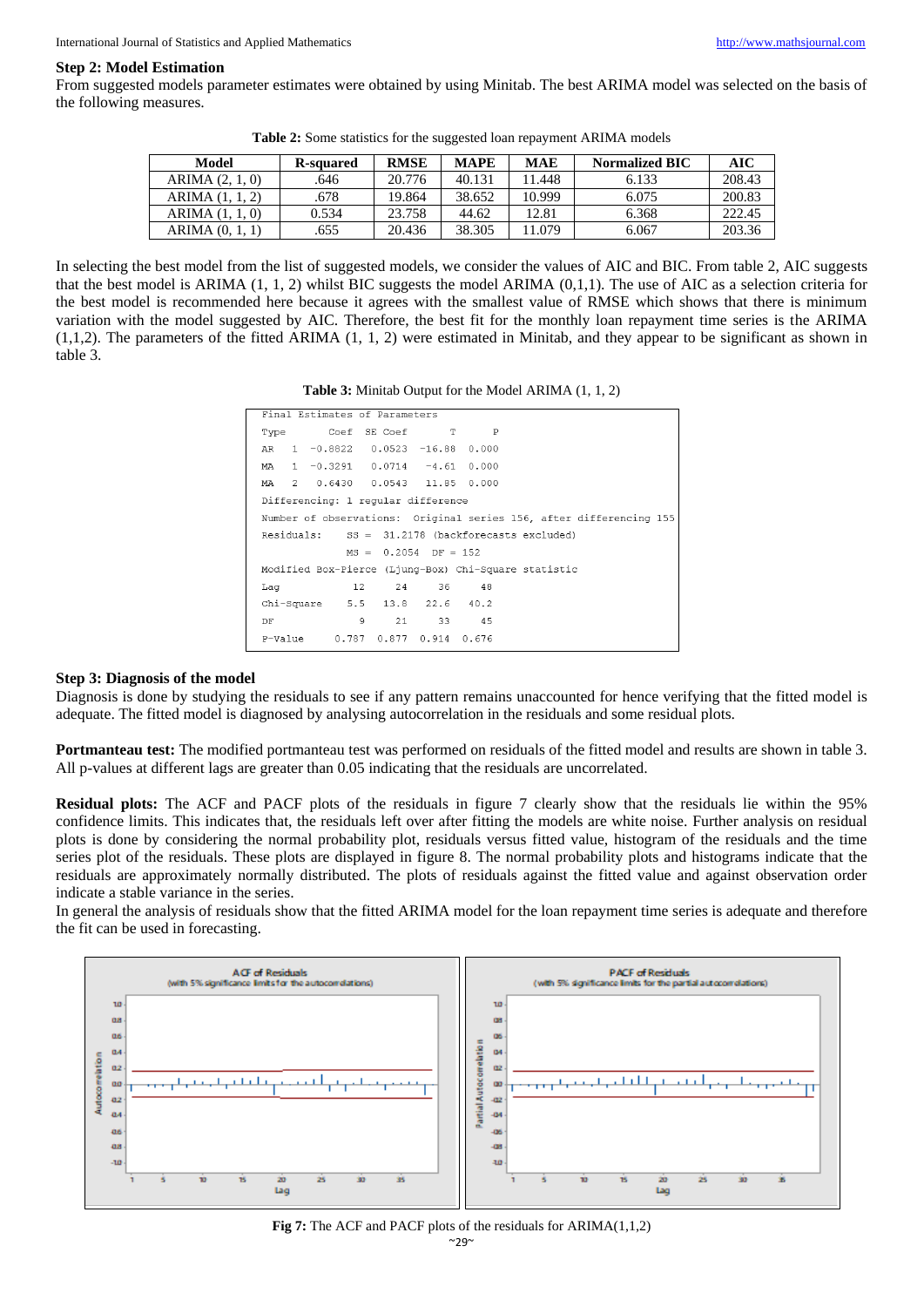

**Fig 8:** Residual plots for the Model ARIMA (1,1,2)

According to Tebbs (2013)<sup>[10]</sup>, the fitted model ARIMA (1, 1, 2) can be written in its multiplicative form suggested by Box, Jenkins and Reinsel by using equation 3.4. Now the fit takes the form

$$
(1 - \phi_1 B)(1 - B)X_t = (1 - \theta_1 B - \theta_2 B^2)\varepsilon_t
$$
\n
$$
(4.1)
$$

Where  $(1 - B)X_t = X_t - X_{t-1}$  denoting the first difference of  $X_t$ , B is the backshift operator which changes the time period t to time period  $t-1$  and  $e_t$  is the random error.

The estimated parameters for ARIMA (1, 1, 2) which are found in the Minitab output in table 3 are  $\phi_1 = -0.8822$ ,  $\theta_1 = -0.3291$  and  $\theta_2 = 0.643$ .

After substitution of these estimates in (4.1), the model becomes

$$
(1+0.8822B)(1-B)X_t = (1+0.3291B - 0.643B^2)\varepsilon_t
$$
\n(4.2)

The model in (4.2) can be expressed in terms of natural logarithms transformed data  $(X_t)$ , and the fit becomes

$$
X_t = 0.1178X_{t-1} + 0.8822X_{t-2} + \varepsilon_t + 0.32918\varepsilon_{t-1} - 0.643\varepsilon_{t-2}
$$
\n
$$
(4.3)
$$

The fitted model (4.3) shows that the current value of the transformed loan repayment time series is a linear function of some of its past values together with its current and past shocks.

#### **Using the Fitted Model to Forecast**

^

Having obtained an adequate model ARIMA(1,1,2), the fit has been used to generate out-of-sample forecasts of monthly loan repayment at Kifanya SACCOS Ltd for the period starting from January 2017 up to December 2020. The forecasts along with their corresponding lower and upper 95 per cent confidence limit are displayed in figure 9.



**Fig 9:** Out-of-sample forecasting of monthly loan repayment